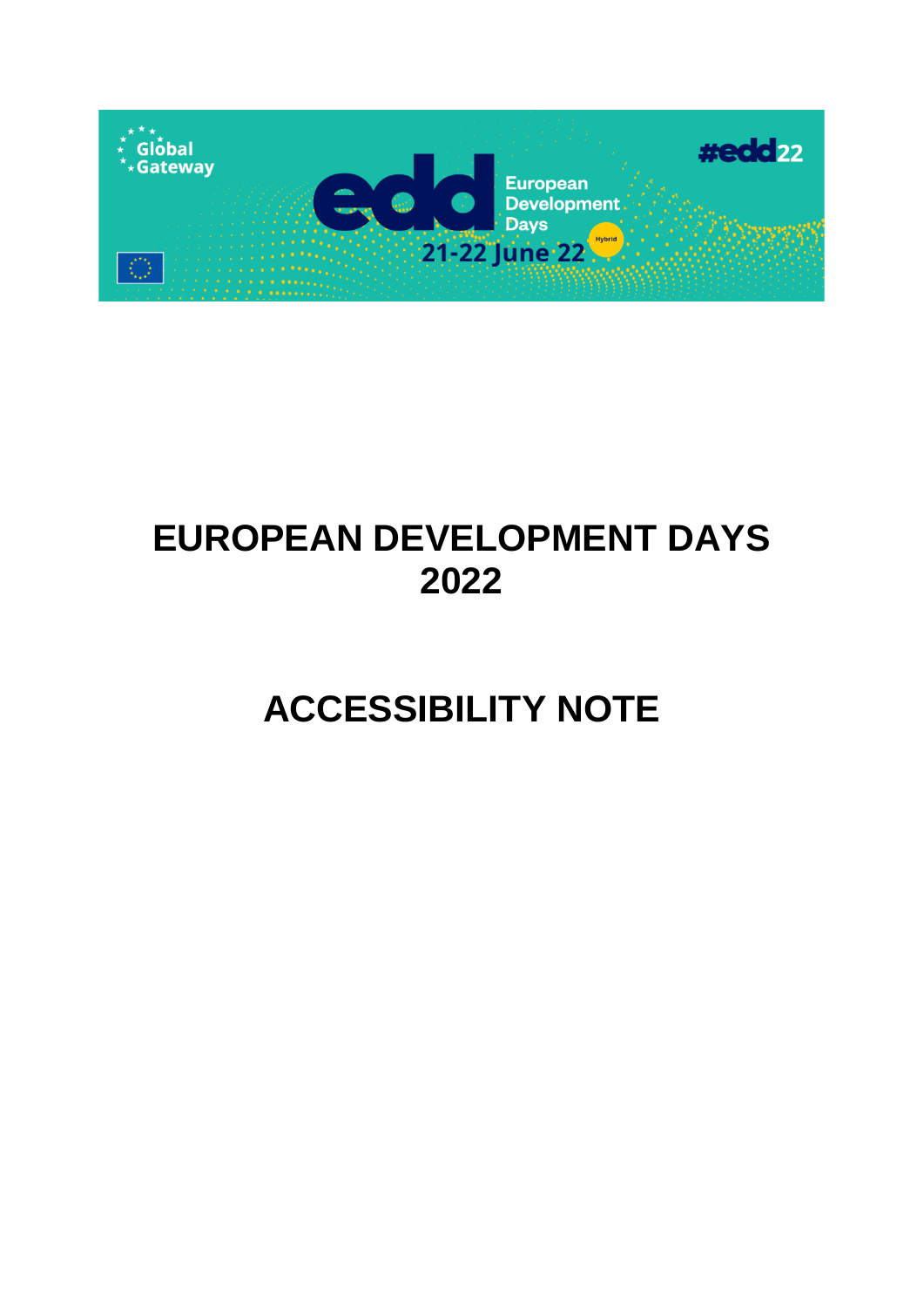This note outlines measures in place to make the European Development Days 2022 an inclusive event for people with disability.

## **Registration procedure**

A specific field is included in the registration form. If the participant indicates they have accessibility requirements,, they will be personally contacted by the EDD team to ensure those needs are noted and appropriate arrangements put in place.

## **Onsite participation**

The European Commission is committed to an event that is accessible for everyone. The following measures have been taken to put this into effect:

Venue

- The event will take place in Palais 7 and Palais 11 of Brussels Expo.
- An image of the venue map can be found on the website: [eudevdays.eu](http://www.eudevdays.eu/)

Parking

- Specific parking spots at the front of the main entrance, in front of the Palais 7 (avenue Miramarlaan) with specific entrance and accreditation desk.
- For security reasons, these spaces have to be booked in advance by sending an e-mail to [logistics@eudevdays.eu](mailto:logistics@eudevdays.eu)

Arrival by public transport

- The closest entrance arriving by public transport (metro or tram Heysel) is also at the front of Palais 7 (avenue Miramarlaan), which is located at about 500m from the metro station.
- Further information is available on the [Brussels Expo website.](https://www.brussels-expo.com/en/visiteurs/public-transportation/)

Info desk

- The staff at the Info desk are fully aware of all arrangements in place for people with specific needs.
- Info desks are at standing height, but staff are easily able to move to be in the most comfortable position for those coming to the desk.

Stairs and ramps

- All areas with stairs are fitted with ramps or lifts
- For speakers, ramps are provided to access the stage

### **Toilets**

Fully accessible toilets are located at:

- Front of Palais 7 Accessible with the elevator
- Accreditation desk at the back of Palais 7 Accessible with the elevator
- Back of Palais 7 No elevator needed
- Back of Palais 11 No elevator needed